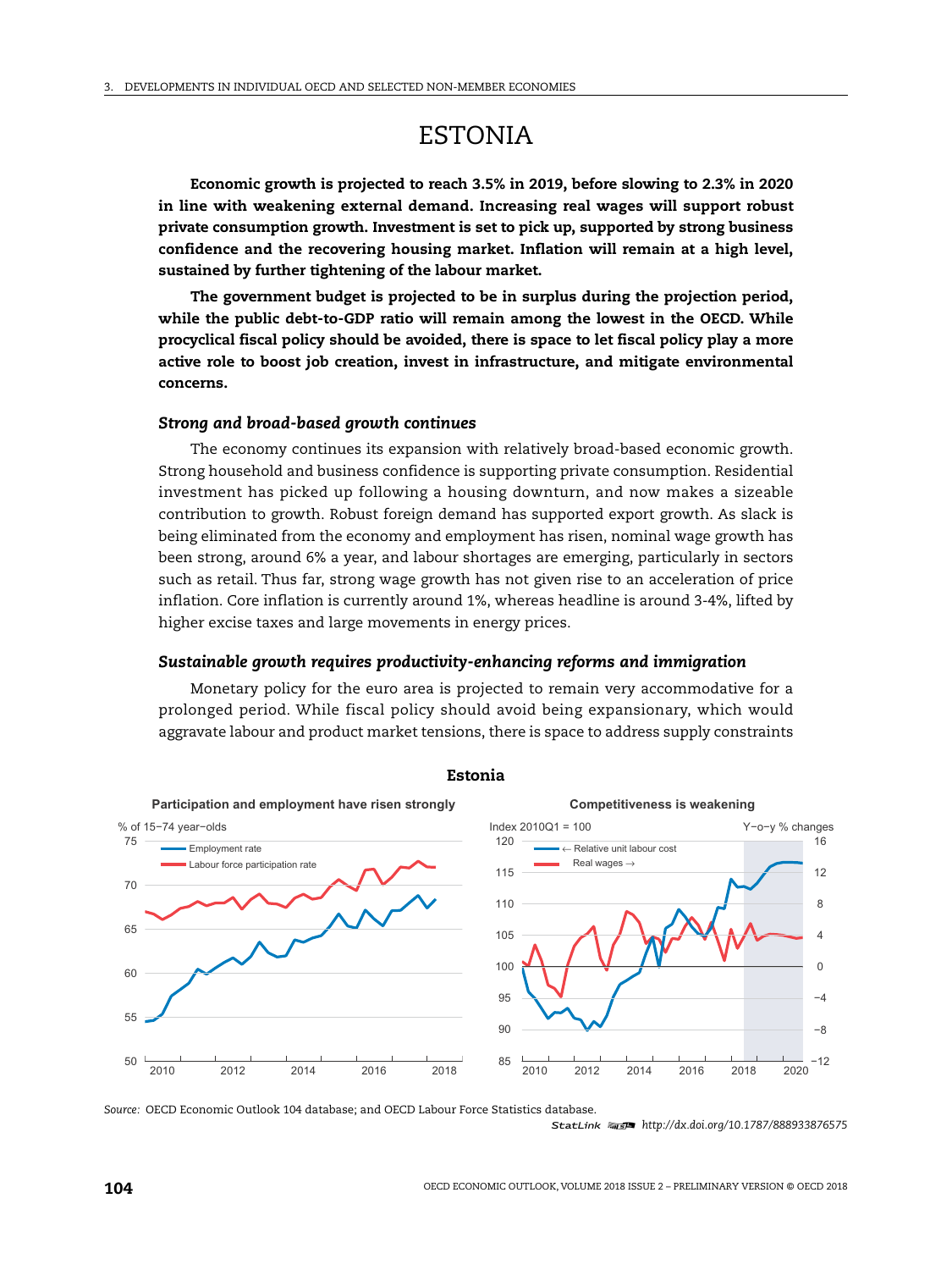|                                                           | 2015                                        | 2016   | 2017                                           | 2018   | 2019 | 2020   |
|-----------------------------------------------------------|---------------------------------------------|--------|------------------------------------------------|--------|------|--------|
|                                                           | <b>Current prices</b><br><b>EUR billion</b> |        | Percentage changes, volume<br>$(2010)$ prices) |        |      |        |
| <b>GDP</b> at market prices                               | 20.6                                        | 3.5    | 4.7                                            | 3.3    | 3.5  | 2.3    |
| Private consumption                                       | 10.6                                        | 4.1    | 2.7                                            | 4.3    | 4.0  | 3.5    |
| Government consumption                                    | 4.1                                         | 2.1    | 0.6                                            | 0.0    | 0.9  | 0.8    |
| Gross fixed capital formation                             | 4.9                                         | 3.5    | 12.9                                           | 1.8    | 6.1  | 4.6    |
| Final domestic demand                                     | 19.6                                        | 3.6    | 4.9                                            | 2.8    | 3.8  | 3.2    |
| Stockbuilding <sup>1</sup>                                | 0.2                                         | 1.0    | $-0.5$                                         | 0.2    | 0.0  | 0.0    |
| Total domestic demand                                     | 19.8                                        | 4.7    | 4.4                                            | 3.0    | 3.8  | 3.2    |
| Exports of goods and services                             | 16.0                                        | 5.2    | 3.5                                            | 4.4    | 4.4  | 3.1    |
| Imports of goods and services                             | 15.2                                        | 5.4    | 3.6                                            | 5.1    | 4.3  | 4.4    |
| Net exports <sup>1</sup>                                  | 0.8                                         | 0.0    | 0.1                                            | $-0.3$ | 0.2  | $-0.8$ |
| Memorandum items                                          |                                             |        |                                                |        |      |        |
| <b>GDP</b> deflator                                       |                                             | 1.4    | 4.0                                            | 3.7    | 3.1  | 3.2    |
| Harmonised index of consumer prices                       |                                             | 0.8    | 3.7                                            | 3.1    | 2.9  | 2.8    |
| Harmonised index of core inflation <sup>2</sup>           |                                             | 1.2    | 2.0                                            | 1.4    | 2.8  | 2.8    |
| Unemployment rate (% of labour force)                     |                                             | 6.8    | 5.8                                            | 5.8    | 5.8  | 6.0    |
| Household saving ratio, net (% of disposable income)      |                                             | 6.5    | 7.9                                            | 7.9    | 7.6  | 7.3    |
| General government financial balance (% of GDP)           |                                             | $-0.3$ | $-0.4$                                         | 0.7    | 0.3  | 0.1    |
| General government gross debt (% of GDP)                  |                                             | 12.7   | 12.6                                           | 11.9   | 11.2 | 10.4   |
| General government debt, Maastricht definition (% of GDP) |                                             | 9.2    | 8.7                                            | 8.1    | 7.4  | 6.6    |
| Current account balance (% of GDP)                        |                                             | 1.9    | 3.1                                            | 2.7    | 2.3  | 1.5    |

## Estonia: **Demand, output and prices**

1. Contributions to changes in real GDP, actual amount in the first column.

2. Harmonised index of consumer prices excluding food, energy, alcohol and tobacco.

Source: OECD Economic Outlook 104 database.

1 2 *http://dx.doi.org/10.1787/888933877639*

and step up redistribution through taxes and transfers to improve opportunities for those currently at risk of poverty.

Negative demographic trends and emigration of workers accentuate labour shortages and make finding labour increasingly expensive. Around a third of the registered unemployed are people with reduced working ability, reflecting implementation of the Work Ability reform to bring individuals back into the labour force. Policy measures to help people into employment can help ease some of the pressures while also boosting household incomes. Labour market tensions will be aggravated further in the future by a shrinking working-age population, limiting the growth potential of the economy. Recent reform of immigration policies has eased access to skilled workers from non-EU countries. Annual quotas remain tight, but could be relaxed further, which would help to ease labour shortages.

Business fixed investment has slowed markedly and is now at historically low levels as a share of GDP. Furthermore, investment is lacking in sectors with low productivity. The weakness of investment has meant that the economy has hit capacity constraints. This puts competitiveness at risk of deteriorating. However, Estonian exports have moved up in the value-added chain, facilitating higher prices, which have partly compensated for higher labour costs. Structural policies to boost productivity growth will help sustain income growth. Improving insolvency procedures to speed up the reallocation of resources will help in this regard.